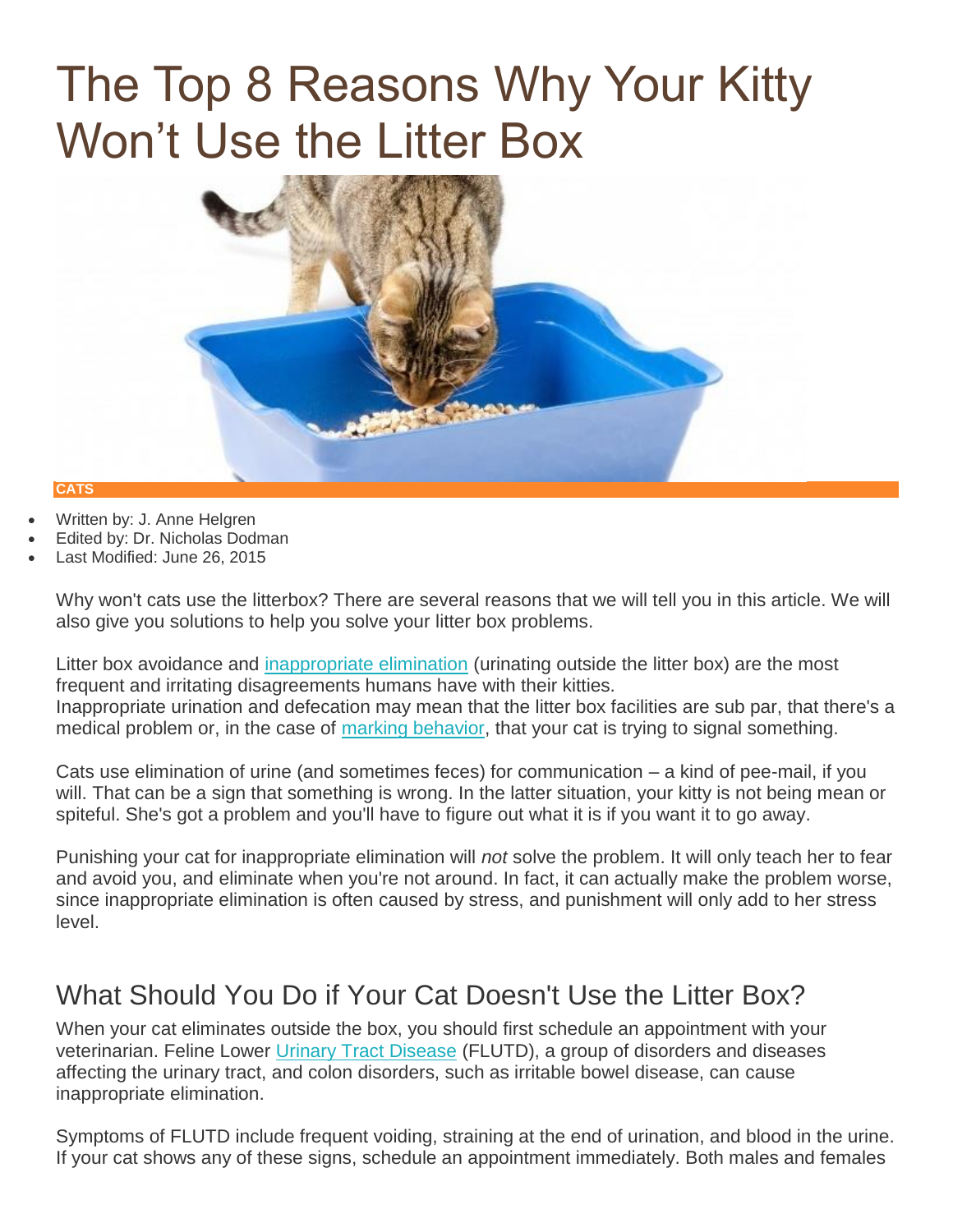are at risk, but males are more likely to develop life-threatening blockages. If your cat strains to urinate and produces only a tiny amount of urine, rush him to the veterinarian. This is a lifethreatening emergency.

Once your veterinarian rules out a physical problem, then you should start to unravel the problem by looking at what's going on in your cat's life. Watch carefully and find out when and where she is eliminating inappropriately, and what's happening in the household at the time. Recognizing the reasons for litter box avoidance and addressing the cause will help you find a solution to the problem. With understanding, patience, and persistence, most such problems can be overcome.

Here are the top eight reasons cats won't use the litter box with some helpful solutions:

# 8 Common Reasons Cat's Won't Use the LitterBox

## 1. Dirty Litter Box

A common reason for [litter box](http://www.petplace.com/cats/litter-boxes-what-you-should-know/Page1.aspx) avoidance is the cat's natural cleanliness. If you think the box smells bad, just imagine how it smells to your cat, since she has 200 million odor-sensitive cells in her nose compared to your 5 million. If she is turning up her nose at the box and eliminating elsewhere, it could be that it's not clean enough and offends her sensitive olfactory apparatus. In the wild, there's a good reason for such fastidiousness. Predators locate prey by scent. This is one good reason why cats are so careful about covering their waste – to keep bigger predators from locating them. A dirty litter box can make your cat feel vulnerable.

Clean the box often. Scoop out the soiled litter and solid wastes daily or twice a day, and change the litter and scrub the box with warm, soapy water weekly if you are using regular clay litter. Don't use harsh cleaners, such as bleach, to clean the box; they may offend your cat's delicate sense of smell further and add to the problem.

Some cats are simply fussier than others, so a weekly scrubbing might not be enough. If so, you might try a clumping litter. With clumping litters, the litter needs changing less frequently, and still remains relatively odor free. By scooping out the clumps and solid wastes once or twice a day, depending upon the number of cats you have, you can make all but the most sensitive cats happy. Ultimately, you and your cat will have to reach an agreement on the cleaning frequency.

#### 2. Placement

Location is also vital. If your cat doesn't like the litter box's location, she may not use it. For example, if you place the litter box too close to her food and water dishes, she may avoid the box since cats don't like to eat and eliminate in the same area. If the box isn't easily accessible – for example, down in the basement or up on the top floor – she may not be able to get there in time, or may think it's too much trouble. If she has to brave some stressor to get to the box, such as a noisy water heater, the washer and dryer, or a dominant cat's territory, she may look for a safer place to eliminate. Cats like quiet, safe, private places to do what they have to do. Follow your cat and observe what's going on.

If location is the problem, move the litter box to an area that allows the cat privacy but is accessible and convenient for cleaning. Some people prefer keeping the box in the bathroom, but in a multi-cat household that can get crowded. Consider using a closet in a spare bedroom or a well-ventilated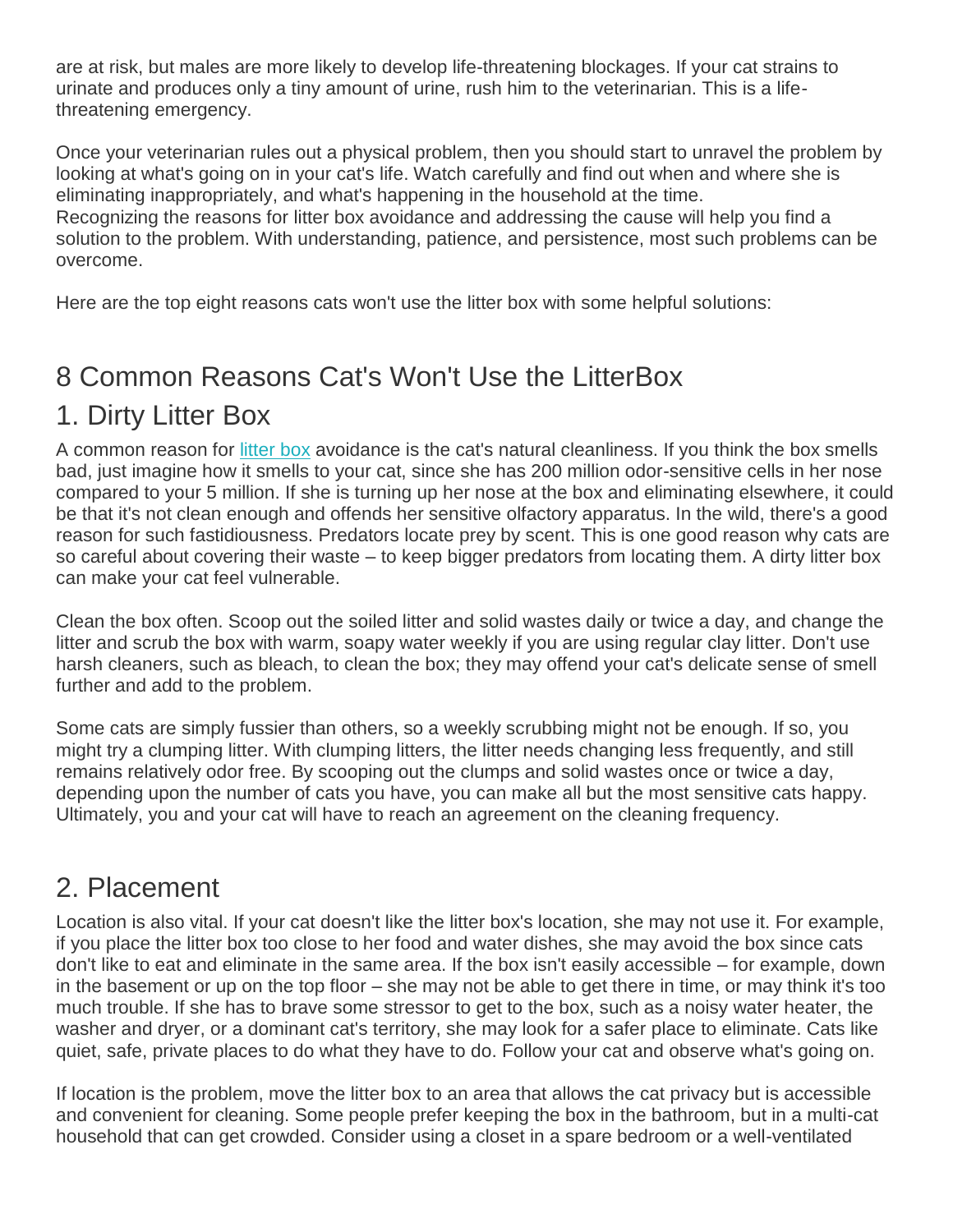porch with easy access. Some owners locate litter boxes in a rarely frequented second bathroom or even in the bathtub. Try several locations until you find one she will use consistently.

## 3. Litter Changes

If a change in litter box behavior occurs after you've switched the type or brand of litter, try changing back. Your cat may not like the new litter. Cats are individuals and what appeals to one cat may not appeal to another. Some are highly perfumed to mask odors from human noses, but perfumes are offensive to some cats; other litters just don't have the right feel. Cats evolved from desert animals and a litter with the texture of sand is usually well accepted.

Experiment with [several types to see what he likes best.](http://www.petplace.com/cats/what-are-the-different-types-of-cat-litter/Page1.aspx) Buy a small box or bag of each – test clumping and non-clumping clay (try the unscented versions), recycled paper, wood byproducts, plant-based material – the varieties are practically endless. Fill several boxes with different kinds, and see which one your cat prefers. With all these choices you are bound to find one that suits. Choosing a litter should be a team effort. If you find yourself needing to switch litters, try changing the litter gradually. Slowly add more of the new litter into the old to increase the chances of your cat accepting the switch.

If you are bringing a formerly outdoor cat indoors, and he is not using the litter box, it could be that the litter is not what he's used to. Try filling the box with clean dirt or sand – whatever he's been using in the yard. After he's using the box consistently, very gradually, over the next two or three weeks, mix the dirt with increasing amounts of the litter you want him to use.

#### 4. Litter Box Issues

The size, shape, and depth of the litter box can also affect your cat's behavior]]. She may reject the box if, for some reason, she doesn't like it. Hooded litter boxes are popular with some cats, but most don't like the confining nature of them and feel trapped when using such a box – a particular problem in multicat households with dominance disputes. Large or overweight cats may find the opening to a covered box too small, or may not have enough room to maneuver inside such a box, and longhaired cats may have trouble keeping their fur clean.

Older cats, or cats with health problems, such as arthritis, may have trouble stepping into boxes with high sides, or into boxes with smaller openings. If cats have any health problem that makes movement difficult, provide a sturdy ramp in front of the box, and a step down inside, if needed.

Some cats dislike litter box liners. Remove the liner if you notice your cat pulling it up or leaving claw marks in the plastic.

Providing several boxes of different sizes and types may help resolve the litter box problem.

#### 5. Environmental Changes

Cats are creatures of habit and they don't like changes in their environment. If your cat stops using the litter box after a change has taken place in the household, it could be that the change is causing her to become anxious. Anxiety is one of the more common feline emotional problems, and may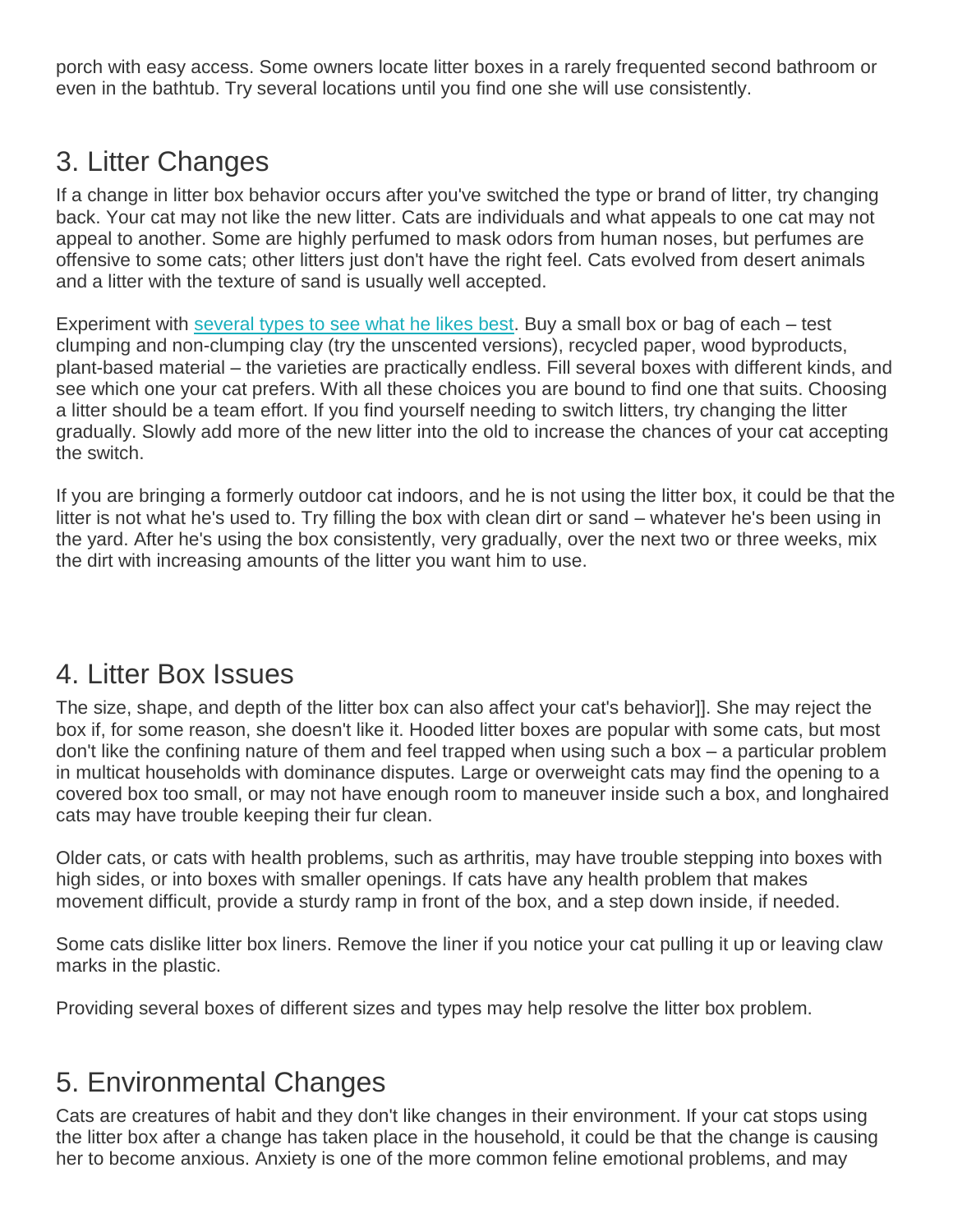contribute to a number of behavior problems, including house soiling. Have you just brought home a new child, spouse, family member, or pet? Have you moved or remodeled the house? Have you recently changed your routine – gone back to work, say, after being at home all day? Even healthy cats can become stressed and anxious by changes that might seem minor to you. Look at the situation from the cat's viewpoint and see what might be going on.

During household changes, reassure your cat, give him extra attention and treats, and keep the litter box squeaky clean. This will help him regain his feeling of safety and routine, and help him adjust more quickly. If you've added a new baby to the household, check out the helpful advice on [Helping](http://www.petplace.com/article/cats/behavior-training/understanding-your-cat/helping-your-cat-and-new-baby-get-along)  [Your Cat and New Baby Get Along;](http://www.petplace.com/article/cats/behavior-training/understanding-your-cat/helping-your-cat-and-new-baby-get-along) if a new pet has arrived, read [Pet to Pet Socialization –](http://www.petplace.com/article/cats/behavior-training/normal-behavior/pet-to-pet-socialization-%E2%80%93-adding-a-kitten) Adding a [Kitten.](http://www.petplace.com/article/cats/behavior-training/normal-behavior/pet-to-pet-socialization-%E2%80%93-adding-a-kitten) If you've moved, check out [How to Introduce Your Cat to Your New Home.](http://www.petplace.com/article/cats/behavior-training/normal-behavior/how-to-introduce-your-cat-to-your-new-home)

# 6. Territorial Disputes

If you have more than one cat, disputes can arise over litter box usage. Cats are territorial by nature. Their societies are sometimes structured in a hierarchical manner, governed by strict rules of conduct. In multicat households, the dominant cat will sometimes leave her feces uncovered as a form of scent marking, to announce her presence and status. Uncovered feces mean that the territory is taken. If the other cats feel they're encroaching on a dominant cat's territory, they'll be reluctant to use that box.

Also, some cats don't like sharing their litter box with other cats. The solution is to provide a litter box and a private location for each cat. As a rule, you should have one litter box for every cat in the household. Also, consider keeping an extra box in another location to circumvent disputes or clashes. If a cat doesn't want to approach the main box area while another cat is there, she can detour to the other box to do her business. This prevents the cat from choosing a less acceptable location if the need is urgent.

# 7. Overcrowding

Having a companion for kitty is a good way to keep him from becoming lonely when you're off earning the cat food. However, overcrowding – having too many cats for the space you have available – can create considerable stress. Many territorial-type behavior problems arise from overcrowding, including house soiling. For cats to feel secure, they must have an area to call their own, to which they can retreat when threatened. This is particularly true for indoor-only multicat households. Make sure you can provide facilities for each of your cats. You can also expand the territorial range by adding cat trees, outside enclosures [Selecting a Cat Enclosure,](http://www.petplace.com/article/cats/keeping-your-cat-healthy/shopping-for-cats/selecting--a-cat-enclosure) cat condos, kitty hideouts, window perches, cat shelves, screened patios, and so on. You don't have to spend a fortune – cut holes in several cardboard boxes, turn them upside down, and place them strategically. Make sure each cat is given enough love and attention, too.

## 8. Spraying

This [marking behavior](http://www.petplace.com/article/cats/behavior-training/understanding-your-cat/why-do-cats-spray) is not connected to other litter box problems, because the reason for the behavior is completely different. Unaltered male and female cats spray urine to mark their territory. While more common in males, both genders can spray. Spraying has sexual and dominance-type connotations; the behavior being most prevalent in intact cats with a full complement of sex hormones. This is why spaying and neutering usually ends the behavior.